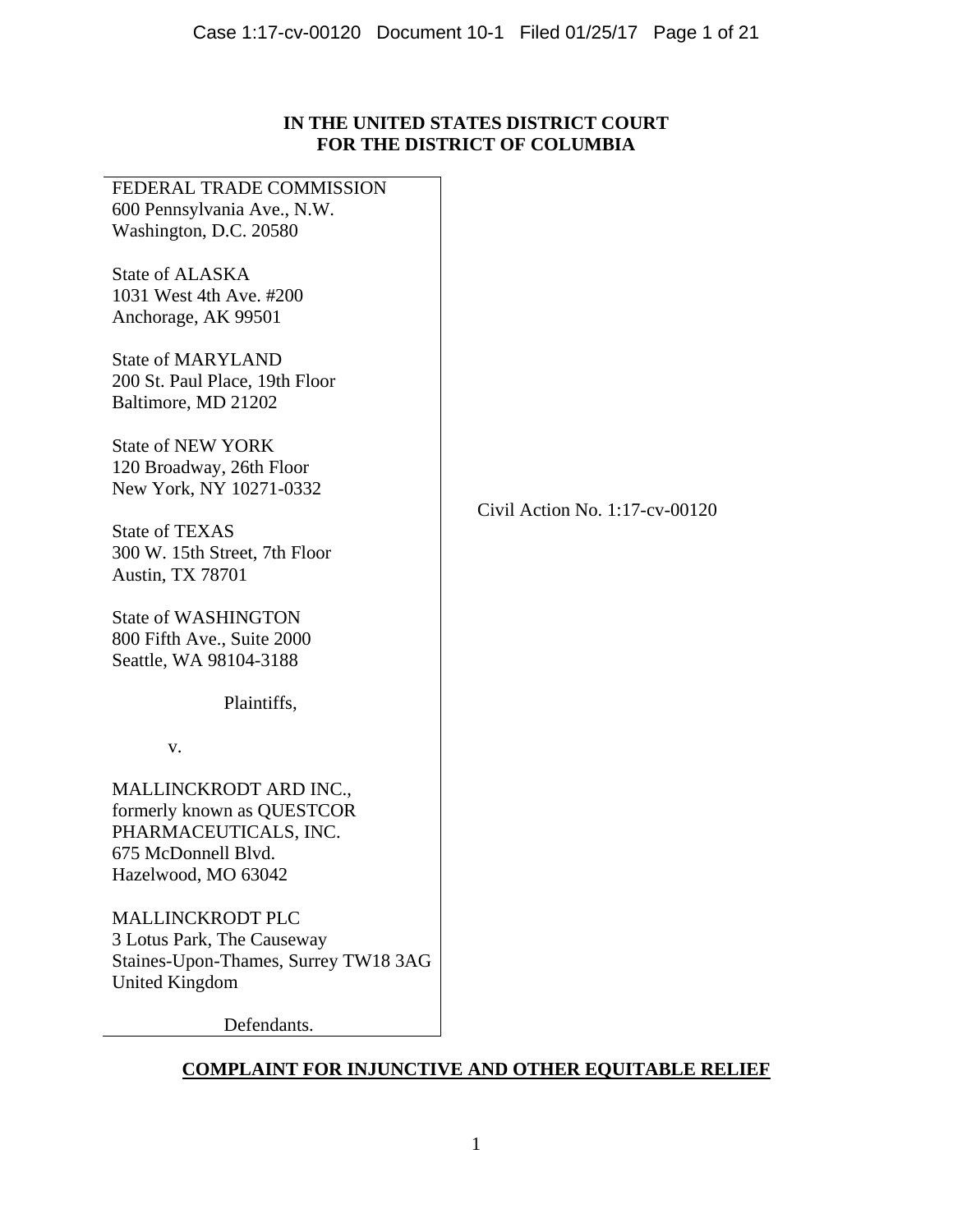#### Case 1:17-cv-00120 Document 10-1 Filed 01/25/17 Page 2 of 21

Plaintiffs, the Federal Trade Commission ("FTC") and the states of Alaska, Maryland, New York, Texas, and Washington (collectively, the "Plaintiff States"), by their designated attorneys, petition this Court, pursuant to Section 13(b) of the FTC Act, 15 U.S.C. § 53(b), Section 16 of the Clayton Act, 15 U.S.C. § 26, and the relevant state laws—Alaska Stat. §§ 45.50.501, 45.50.577 and 45.50.580, Md. Code Ann. Com. Law § 11-209, NY Gen. Bus. Law § 340 et seq., New York Executive Law 63(12), Tex. Bus. & Com. Code Ann. § 15.20, and Wash. Rev. Code § 19.86.080—for permanent injunctive and other equitable relief against Defendants Mallinckrodt ARD Inc., formerly known as Questcor Pharmaceuticals, Inc. ("Questcor"), and Mallinckrodt plc ("Mallinckrodt") to undo and prevent their unfair methods of competition in or affecting commerce in violation of Section 5(a) of the FTC Act, 15 U.S.C. § 45(a), and acts of monopolization in violation of Section 2 of the Sherman Act, 15 U.S.C. § 2, and various state laws as identified in Count III, and state for their complaint as follows:

### **I. Nature of the Case**

1. Through its anticompetitive conduct, Questcor has extinguished a nascent competitive threat to its monopoly. Questcor's H.P. Acthar Gel ("Acthar") is the only therapeutic adrenocorticotropic hormone ("ACTH") product sold in the United States. ACTH is the standard of care for infantile spasms ("IS"), a rare but extremely serious disorder involving seizures within the first two years of life. It is also used to treat nephrotic syndrome ("NS")—a kidney disorder whose largest single cause is idiopathic membranous nephropathy ("IMN")—as well as other disorders.

2. Questcor acquired Acthar from Aventis Pharmaceuticals, Inc. in 2001 for \$100,000 plus modest royalties. At that time, the price of Acthar was \$40 per vial. Questcor has since raised Acthar's price to over \$34,000 per vial—an 85,000% increase.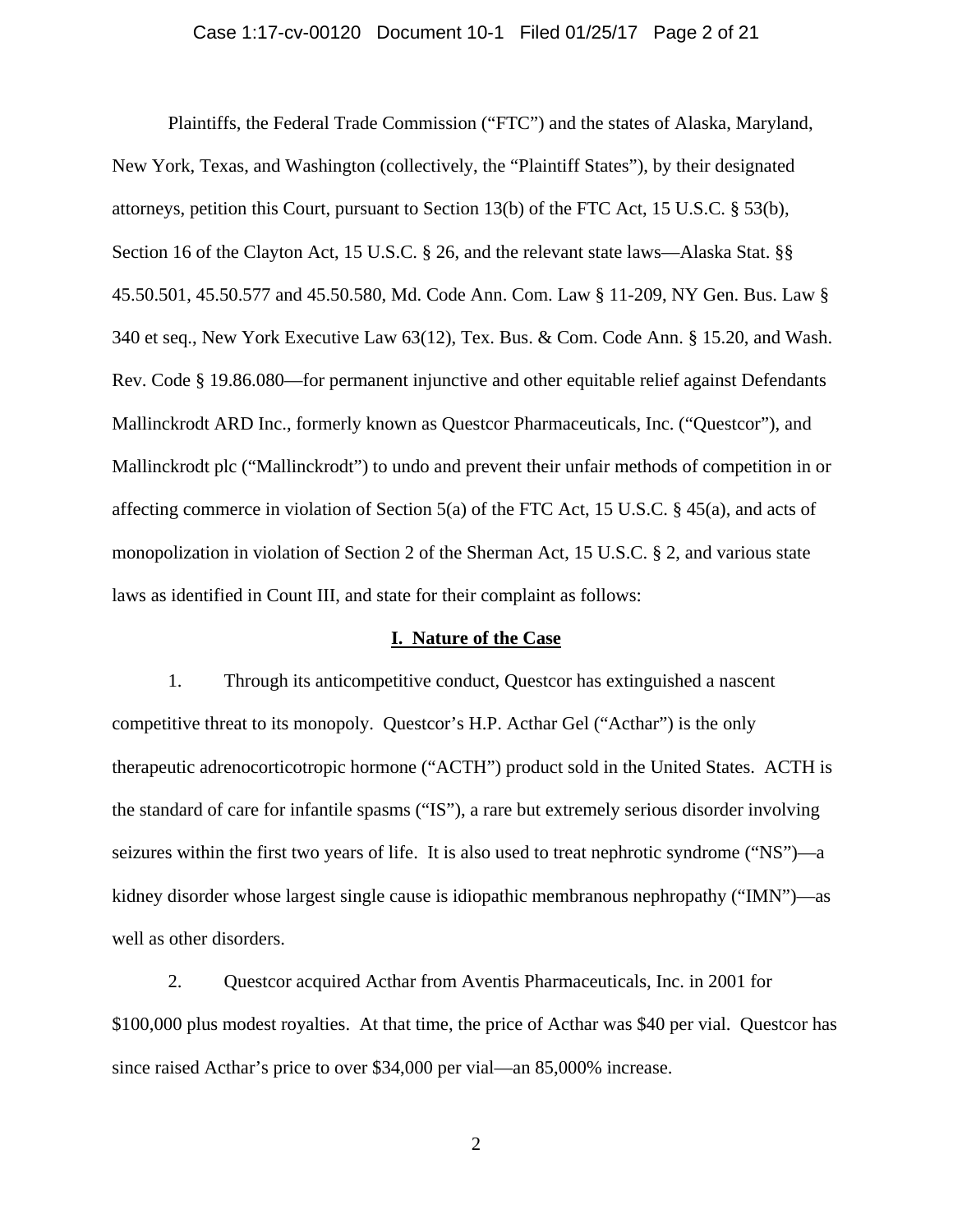#### Case 1:17-cv-00120 Document 10-1 Filed 01/25/17 Page 3 of 21

3. A course of Acthar treatment for IS requires multiple vials and can cost well over \$100,000.

4. For other indications, as the CEO of Mallinckrodt has admitted, Acthar is in many cases "the only alternative for patients that have tried and failed on many other therapies."

5. Questcor's Acthar price increases have persisted and proved very profitable. Acthar's U.S. revenues in 2015 exceeded \$1 billion.

6. In Europe, Canada, and other parts of the world, doctors treat patients suffering from these same conditions with Synacthen Depot ("Synacthen"), a synthetic ACTH drug. Although Acthar is a natural ACTH drug derived from the pituitary glands of pigs, Acthar and Synacthen have very similar biological activities and pharmacological effects. As the Canadian product monograph for Synacthen reads, "SYNACTHEN . . . exhibits the same activity as natural ACTH with regard to all its biological activities." Questcor considers the drugs so similar that it submitted Synacthen information to support its application to the U.S. Food and Drug Administration ("FDA") to expand the label indications for Acthar and cited Synacthen studies in its Acthar marketing materials.

7. Until June 2013, Novartis AG ("Novartis") marketed and sold Synacthen abroad.

8. In 2011, Novartis decided to sell the rights to market Synacthen in the United States. For years, Questcor had viewed Synacthen as a significant potential competitive threat to Acthar. In June 2013, Questcor outbid other companies to acquire the U.S. rights to Synacthen. Questcor's participation in the bidding process was a defensive move designed to protect its monopoly over ACTH drugs in the United States. By acquiring Synacthen, Questcor harmed competition by preventing another bidder from trying to develop the drug and launch it in the United States to challenge Questcor's monopoly over ACTH drugs.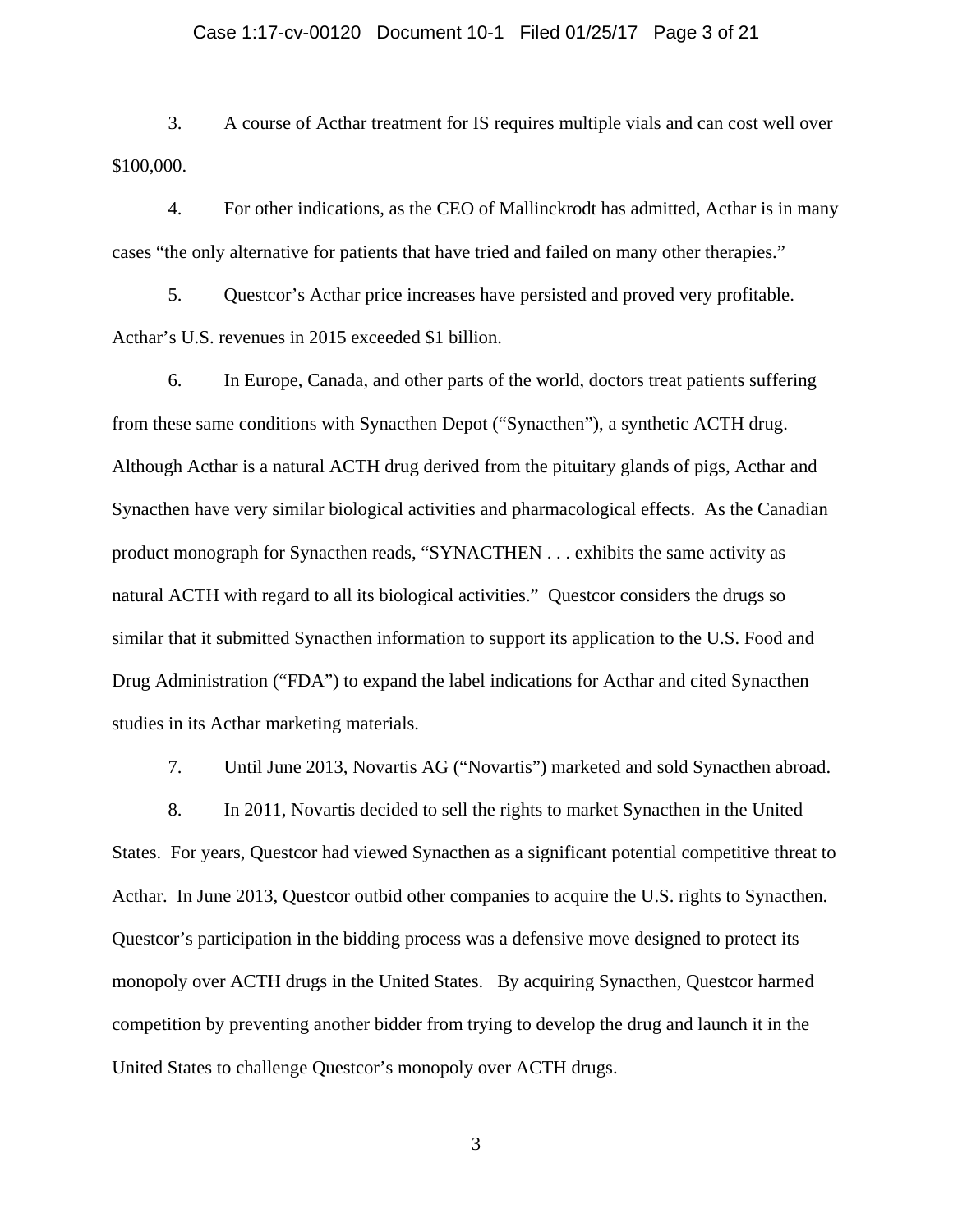#### **II. The Parties**

9. Plaintiff FTC is an administrative agency of the United States, established, organized, and existing pursuant to the FTC Act, 15 U.S.C. §§ 41 et seq., with its principal offices at 600 Pennsylvania Avenue, N.W., Washington, D.C. 20580. The FTC is vested with the authority and responsibility for enforcing, inter alia, Section 5 of the FTC Act, 15 U.S.C. § 45, and is authorized under Section 13(b) of the FTC Act, 15 U.S.C. § 53(b), to initiate court proceedings to seek injunctive relief to prevent or remedy violations of any law the FTC enforces and to seek equitable remedies.

10. The Attorneys General of the Plaintiff States are the chief legal officers for their respective states. They are granted authority under federal antitrust law to bring actions for injunctive relief and under the laws of their respective states to bring actions to ensure compliance with their state laws and to enjoin violations of state law.

11. Defendant Mallinckrodt is an Irish public limited company headquartered in Staines-upon-Thames, United Kingdom, with its U.S. headquarters in St. Louis, Missouri.

12. Mallinckrodt acquired Questcor on August 14, 2014, for approximately \$5.9 billion. At that time, Acthar was the only drug product sold by Questcor. With Mallinckrodt's acquisition, Questcor became a wholly owned subsidiary of Mallinckrodt and subsequently changed its corporate name from Questcor Pharmaceuticals, Inc. to Mallinckrodt ARD Inc.

13. Defendant Mallinckrodt ARD Inc. is a biopharmaceutical company incorporated in California and headquartered in Hazelwood, Missouri. The company manufactures and sells Acthar in the United States.

## **III. Jurisdiction and Venue**

14. This Court has subject matter jurisdiction over this action pursuant to 15 U.S.C.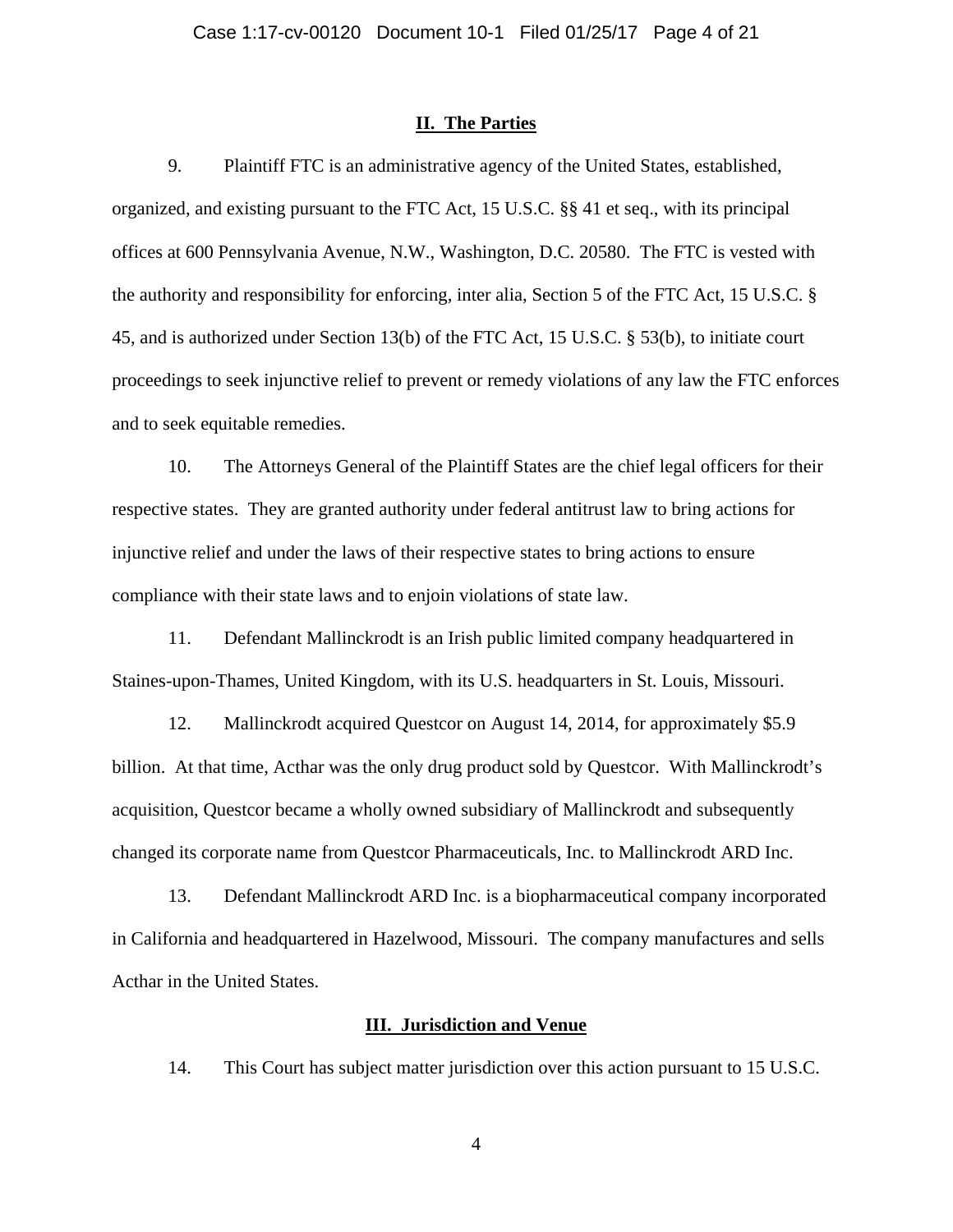# Case 1:17-cv-00120 Document 10-1 Filed 01/25/17 Page 5 of 21

§§ 45(a) and 53(b), and 28 U.S.C. §§ 1331, 1337(a), and 1345.

15. This Court has personal jurisdiction over Defendants pursuant to 15 U.S.C. § 53(b) because each Defendant has the requisite constitutional contacts with the United States of America.

16. In conjunction with the Commission, the Plaintiff States also bring this action for civil penalties and injunctive relief under Section 16 of the Clayton Act, 15 U.S.C. § 26, Alaska Stat. §§ 45.50.501, 45.50.551, 45.50.577 and 45.50.580, Md. Code Ann. Com. Law § 11-209, NY Gen. Bus. Law § 340 et seq., New York Executive Law 63(12), Tex. Bus. & Com. Code Ann. § 15.20, and Wash. Rev. Code § 19.86.080. All claims under federal and state law are based upon a common nucleus of operative fact, and the entire action commenced by this Complaint constitutes a single case that would ordinarily be tried in one judicial proceeding. This Court has jurisdiction over the non-federal claims under 28 U.S.C. § 1367(a), as well as under principles of pendent jurisdiction.

17. Venue in this district is proper under Section 13(b)(2) of the FTC Act, 15 U.S.C. § 53(b), 15 U.S.C. § 22, and 28 U.S.C. § 1391(b), (c), and (d). Each Defendant resides, transacts business, or is found in this district.

18. Questcor and Mallinckrodt are, and at all relevant times have been, engaged in commerce or in activities affecting "commerce" as defined in Section 4 of the FTC Act, 15 U.S.C. § 44, and Section 1 of the Clayton Act, 15 U.S.C. § 12. Defendants also are, and at all relevant times have been, engaged in commerce in each of the Plaintiff States.

19. Questcor and Mallinckrodt are, and at all times relevant have been, a "corporation," as defined in Section 4 of the FTC Act, 15 U.S.C. § 44.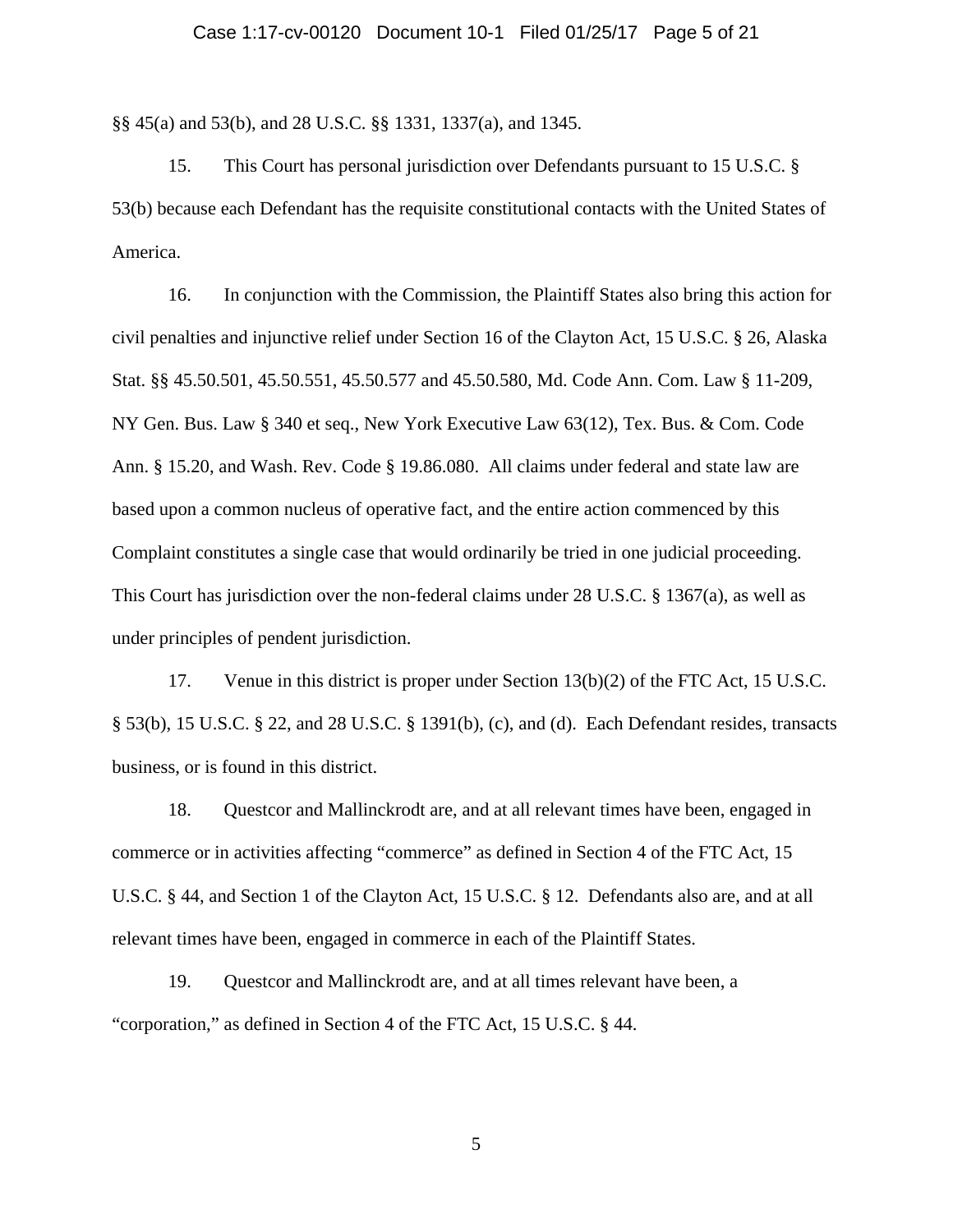### **IV. Questcor Possesses Monopoly Power With Acthar**

20. Questcor has exercised, and continues to exercise, monopoly power in the United States with Acthar. The supracompetitive prices that Questcor charges for Acthar and its restriction of Acthar's output are direct evidence of this monopoly power. Questcor's monopoly power is also established by indirect evidence, which shows that Acthar holds a dominant share of the relevant market for ACTH drugs in the United States. That market is and has been characterized by substantial barriers to entry.

## A. Direct Evidence of Acthar's Monopoly Power

21. Questcor has repeatedly and profitably raised Acthar's price substantially over the last decade. On August 27, 2007, Questcor increased the price of Acthar more than 1,300% overnight, from \$1,650 to \$23,269 per vial, causing its revenues to increase dramatically and its profits to soar. Additionally, Questcor has taken significant and profitable increases on eight occasions since 2011, pushing the price up another 46% to its current \$34,034 per vial. Acthar net sales grew from \$218 million in 2011 to more than \$1 billion in 2015.

22. Each alternative bidder expected to profitably sell Synacthen at a price well below Acthar's price, demonstrating that Acthar is currently priced at a supracompetitive level. The lower prices that would prevail in a duopoly market containing Acthar and Synacthen show that Acthar is currently extracting substantial monopoly rents.

23. Questcor restricts the output of Acthar by charging an extraordinarily high price, forcing third-party payers (e.g., health insurers) to limit Acthar's usage to the narrowest possible group of patients—those for whom no effective therapeutic alternatives exist. When Questcor implemented its 1,300% price increase in 2007, payers implemented formulary restrictions on Acthar. Most payers continue to impose stringent restrictions on Acthar. By setting a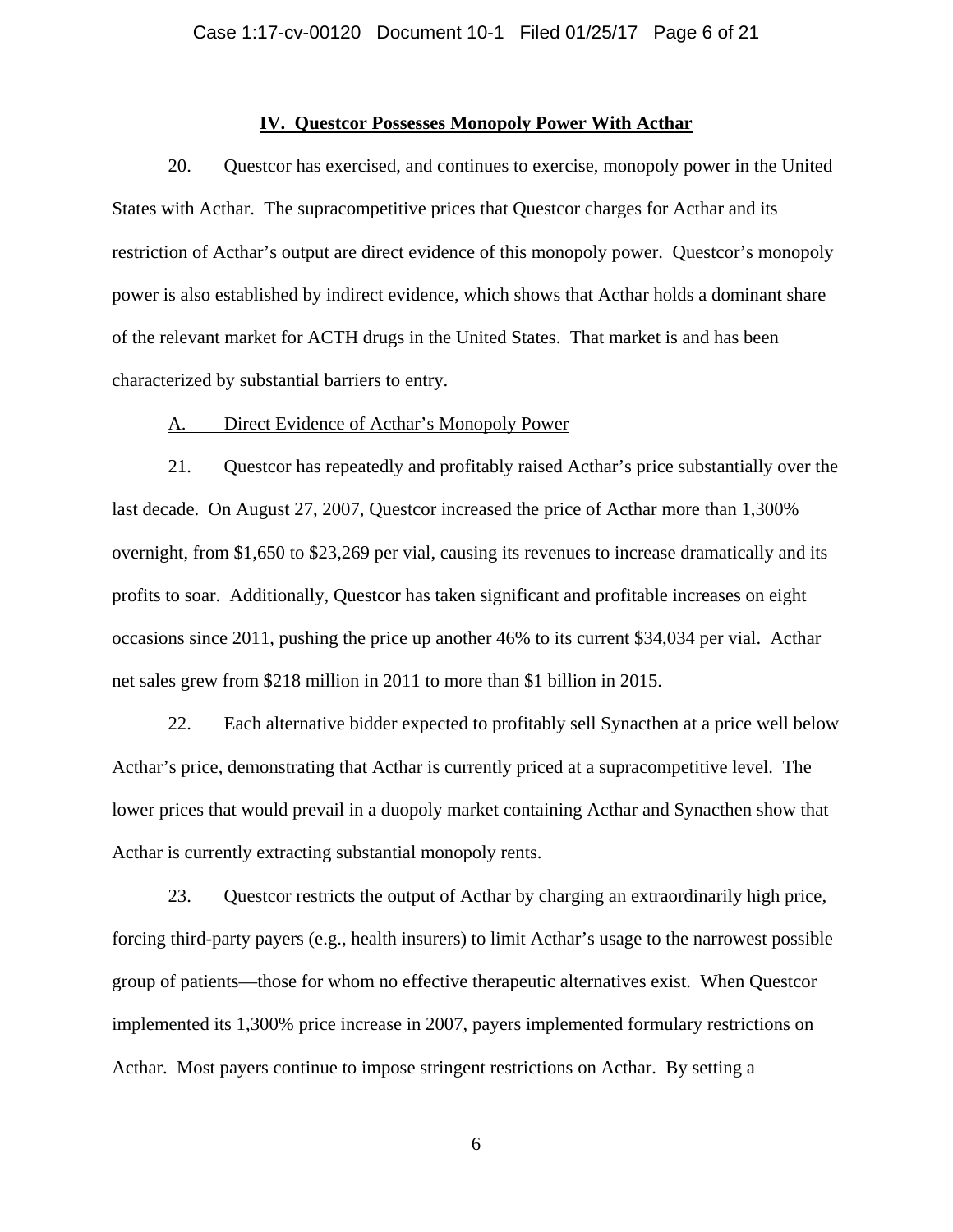# Case 1:17-cv-00120 Document 10-1 Filed 01/25/17 Page 7 of 21

supracompetitive price and restricting the output of Acthar, Questcor has reduced market-wide output below competitive levels.

#### B. Indirect Evidence of Acthar's Monopoly Power

24. The relevant product market is ACTH drugs.

25. Questcor has encountered no competitive constraint on its ability to repeatedly and profitably increase Acthar's price and earn extremely high margins. Questcor does not set the price of Acthar in reference to the price of any of the other drugs that are prescribed to treat the same indications that Acthar treats. Acthar is priced significantly higher than non-ACTH drugs used to treat the same indications.

26. Acthar is indicated for the treatment of IS. Pediatric neurologists consider ACTH the gold standard treatment for IS. Other market participants—including doctors, third-party payers, and pharmaceutical companies (including Questcor)—agree. Treating an infant with IS using Acthar can cost more than \$100,000. The only other treatment that is FDA-approved for IS is Sabril, which has a completely different molecular structure and mechanism of action than Acthar and is used primarily in a discrete subset of IS patients. At approximately \$25,000 per course of treatment, Sabril costs substantially less than Acthar. Although some doctors prescribe other treatments for a minority of IS patients, those treatments work differently than Acthar and are not substitutes for Acthar. Neither the price of Sabril nor the prices of other IS treatments have affected Acthar's pricing, and none of these other treatments constrains the price of Acthar.

27. Acthar is indicated for the treatment of IMN. Because of its high price, Acthar typically is prescribed only as a last-line therapy to treat IMN. A course of Acthar treatment for IMN can cost hundreds of thousands of dollars. Nephrologists prescribe low-cost, generic oncology agents or immunosuppressants as first and second-line therapies to treat most IMN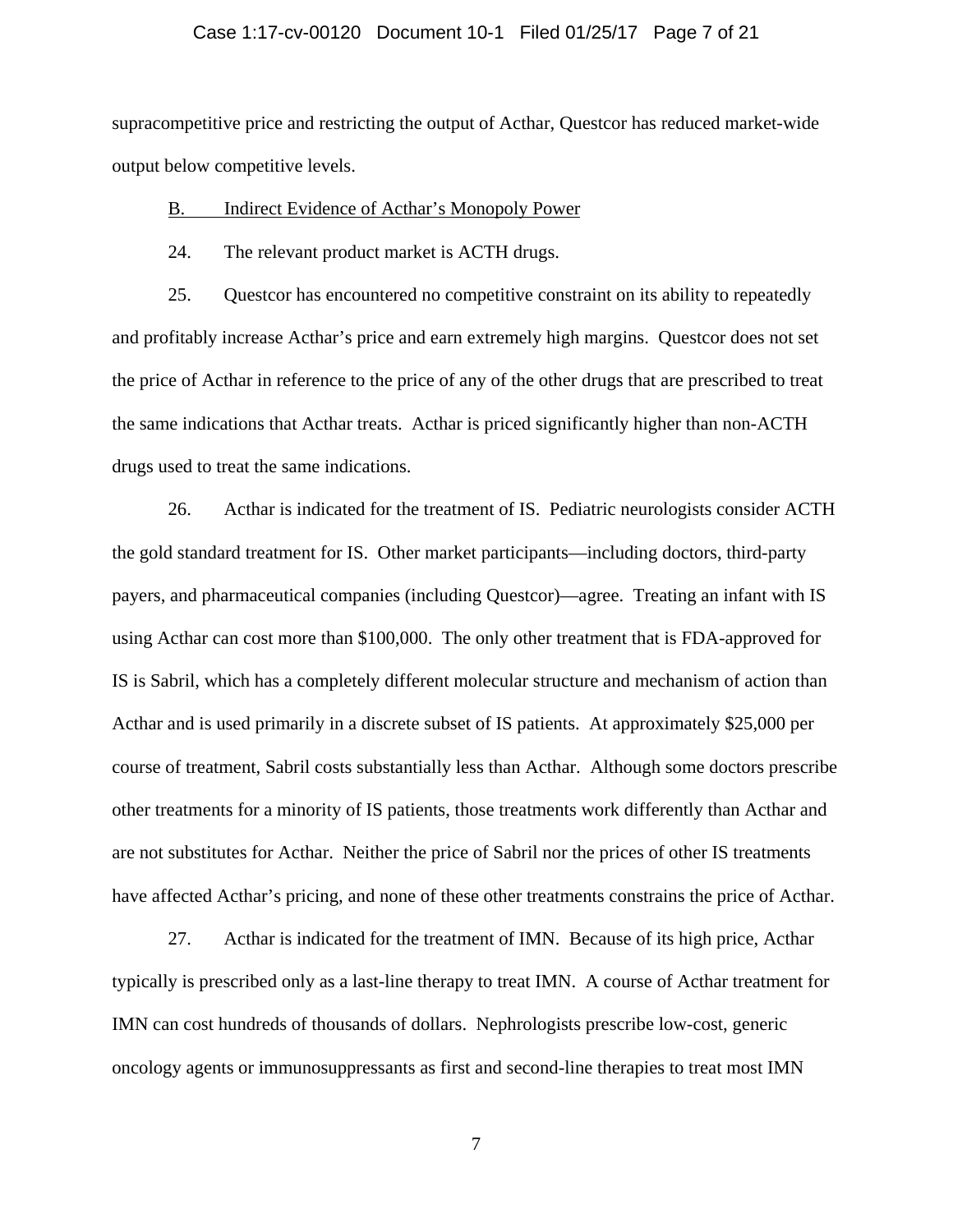# Case 1:17-cv-00120 Document 10-1 Filed 01/25/17 Page 8 of 21

patients. If those therapies fail or cannot be tolerated, some doctors may prescribe the drug Rituxan, whose costs can range from approximately \$13,000 to \$40,000 for a course of treatment. Because Acthar functions differently than any of these other therapies, doctors and payers do not consider these therapies substitutes for Acthar, and the price of Acthar is not constrained by any of these treatments.

28. Acthar is indicated for the treatment of other indications, including MS flare-ups and rheumatology conditions. For these indications, the price of Acthar is unconstrained by other drugs used to treat those conditions.

29. Even if Synacthen were approved by the FDA for only one of Acthar's indications, Synacthen would compete directly with Acthar and would be properly included in the relevant market. Synacthen is pharmacologically very similar to Acthar, as the active ingredient in both drugs is an ACTH molecule. Many doctors would prescribe Synacthen as a substitute for Acthar, and many payers would require its use in place of Acthar. Each alternative purchaser of the Synacthen assets expected to compete head-to-head with Acthar and to take a substantial amount of Acthar's business with both on- and off-label sales.

30. The relevant geographic market is the United States. FDA approval is required to market pharmaceuticals to U.S. consumers. As a result, drugs sold outside of the United States are not viable competitive alternatives for U.S. consumers, even in the event of a significant price increase for ACTH drugs available in the United States.

31. Acthar has a 100% share of the market for ACTH drugs in the United States. No other ACTH drug is FDA-approved for therapeutic use.

32. The U.S. ACTH market is characterized by high barriers to entry. Developing a long-acting, depot-injection formulation of a drug product containing ACTH (natural or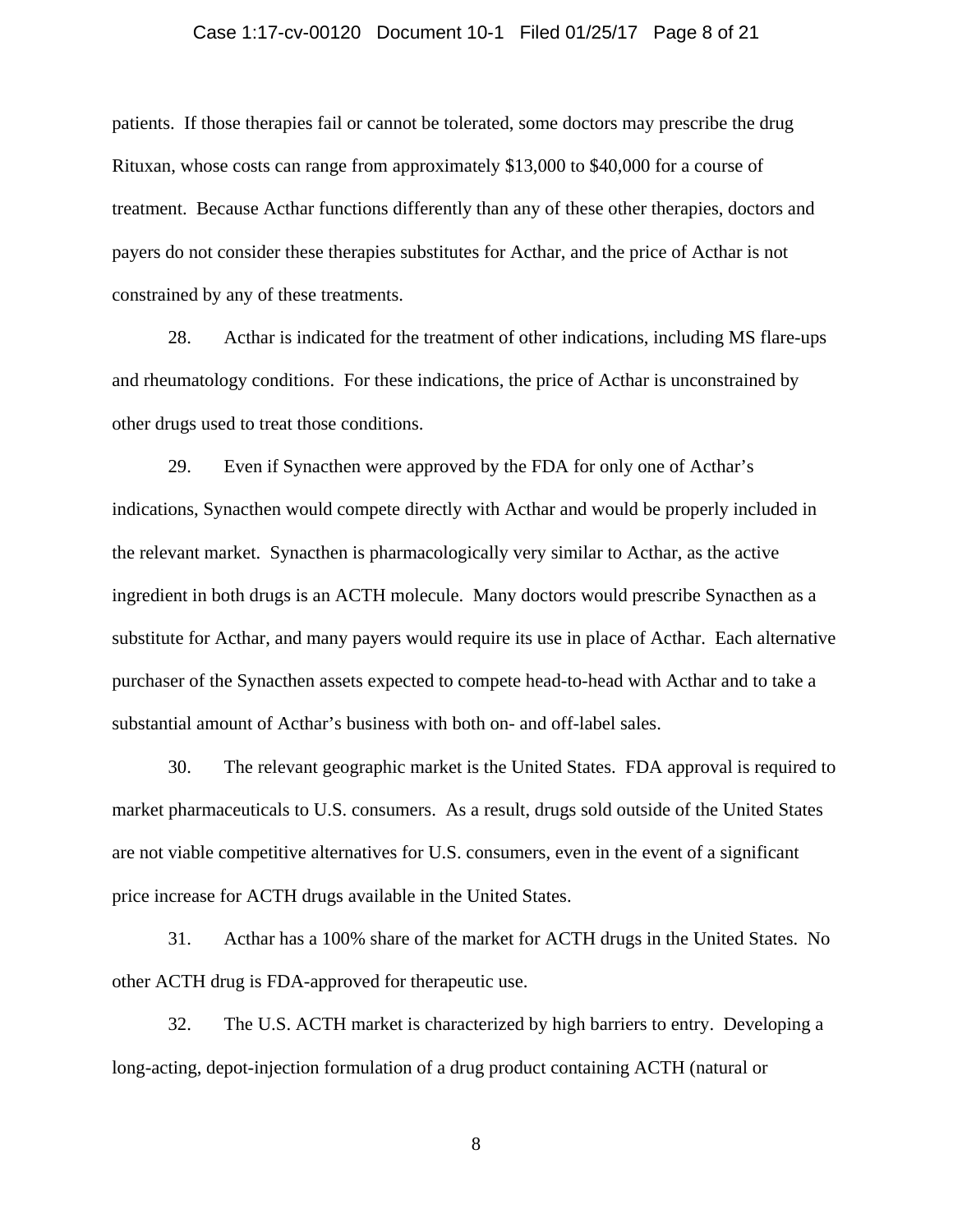# Case 1:17-cv-00120 Document 10-1 Filed 01/25/17 Page 9 of 21

synthetic) that is stable, safe, and effective would require significant time, cost, and effort, with no guarantee of success. The requirements for entry include sourcing the active pharmaceutical ingredient, formulating a sustained-release depot-injection formulation, scaling production to clinical scale, and successfully conducting clinical trials necessary for FDA approval. Mallinckrodt's CEO has assured investors that Acthar "has significant durability in the marketplace" because "it will be very difficult for this product to be replicated in any way [by] a generic."

### **V. Questcor Engaged in Anticompetitive Conduct By Acquiring Synacthen**

33. Synacthen posed a threat to Questcor's ACTH drug monopoly, so Questcor intervened when other firms attempted to acquire the U.S. rights to Synacthen from Novartis. Questcor submitted a bid that included substantially more guaranteed money than the other bidders had offered, effectively ending the bidding process. By acquiring Synacthen, Questcor eliminated the possibility that another firm would develop it and compete against Acthar.

#### A. Synacthen Posed a Nascent Competitive Threat to Acthar

34. Synacthen constituted a nascent competitive threat to Questcor's ACTH drug monopoly, notwithstanding the significant uncertainty that Synacthen, a preclinical drug, would be approved by the FDA.

35. For years, Questcor viewed Synacthen as a significant potential competitive threat to its monopoly.

36. In 2006, when Questcor decided to pursue an "orphan" (i.e., high) pricing model for Acthar, it recognized the potential threat Synacthen posed to Acthar's revenue growth.

37. In 2009, Questcor approached Novartis about acquiring Synacthen. At that time, Questcor continued to view Synacthen as a possible future competitor. Unsuccessful in that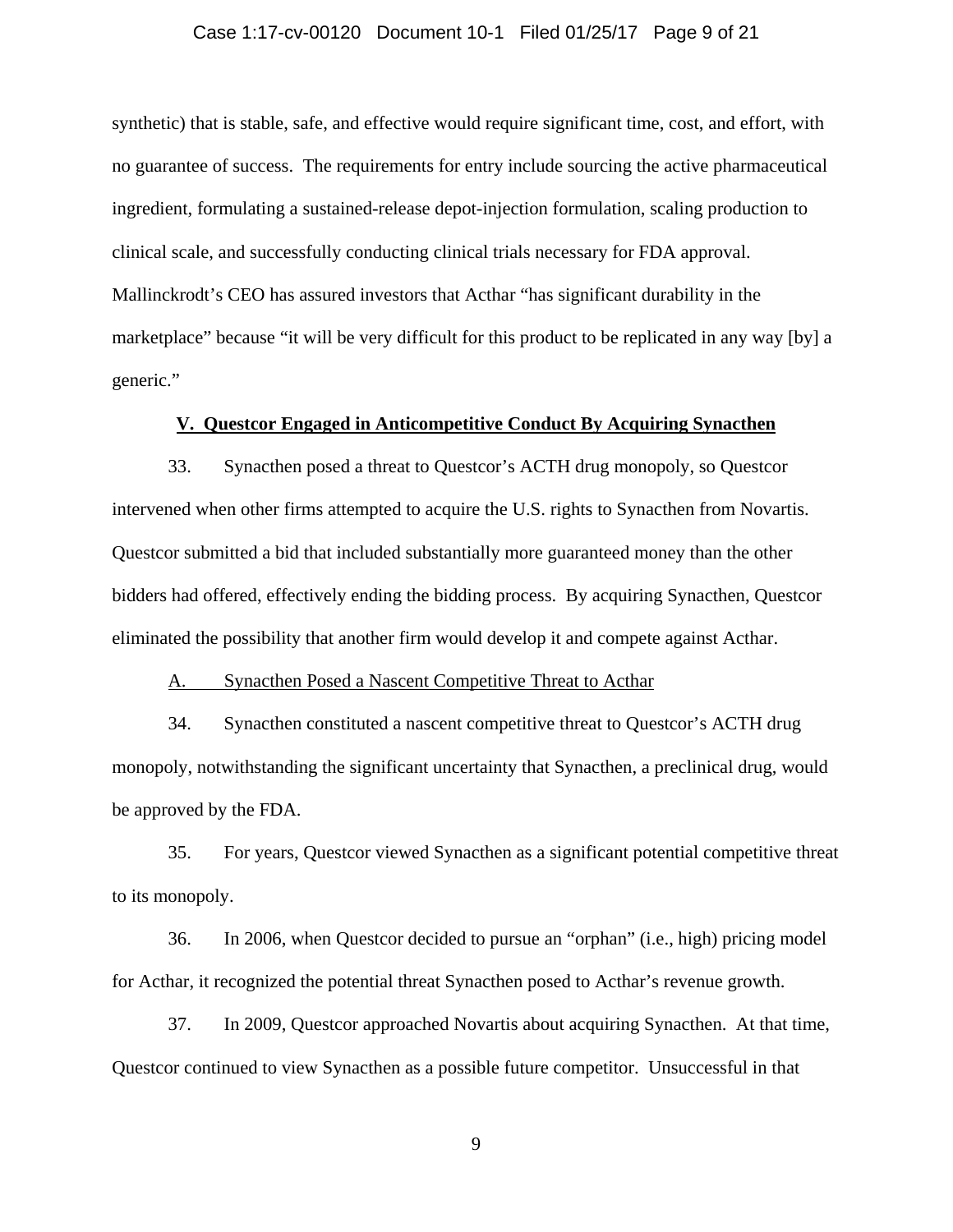# Case 1:17-cv-00120 Document 10-1 Filed 01/25/17 Page 10 of 21

attempt, Questcor continued to monitor the competitive threat from Synacthen.

38. In 2012, Questcor again concluded that Synacthen posed a threat to Acthar should it be approved for sale in the United States.

39. In 2013, Questcor feared that if another company were to acquire Synacthen and obtain FDA approval, it could decimate its business.

40. But as long as Questcor believed no other firm was seeking to bring Synacthen to the United States, Questcor did not make further attempts to acquire it. Just months before Questcor began pursuing the acquisition of Synacthen, top Questcor officials questioned whether Synacthen would provide any affirmative value to Questcor.

B. Other Bidders Planned to Use Synacthen to Challenge Acthar's Monopoly

41. Unbeknownst to Questcor at the time, Novartis decided in late 2011 to divest exclusive rights to seek FDA approval for Synacthen and commercialize it in the United States, along with the marketing rights for Synacthen in over thirty-five other countries where the drug was already approved and sold. Dozens of companies contacted Novartis and expressed interest in acquiring Synacthen. Three firms proceeded through several rounds of negotiations with Novartis, submitted formal offers, and drafted near-final agreements.

42. Each of the three firms planned to develop Synacthen for IS and/or IMN and use Synacthen to compete directly with Acthar. With approval for one or both of these indications, each firm expected to capture a significant share of the U.S. ACTH market from Questcor by pricing Synacthen well below Acthar. Having the requisite pharmaceutical expertise and financing, the three firms independently conducted due diligence, crafted business plans and regulatory approval strategies, and took other affirmative steps in furtherance of developing Synacthen for the U.S. market.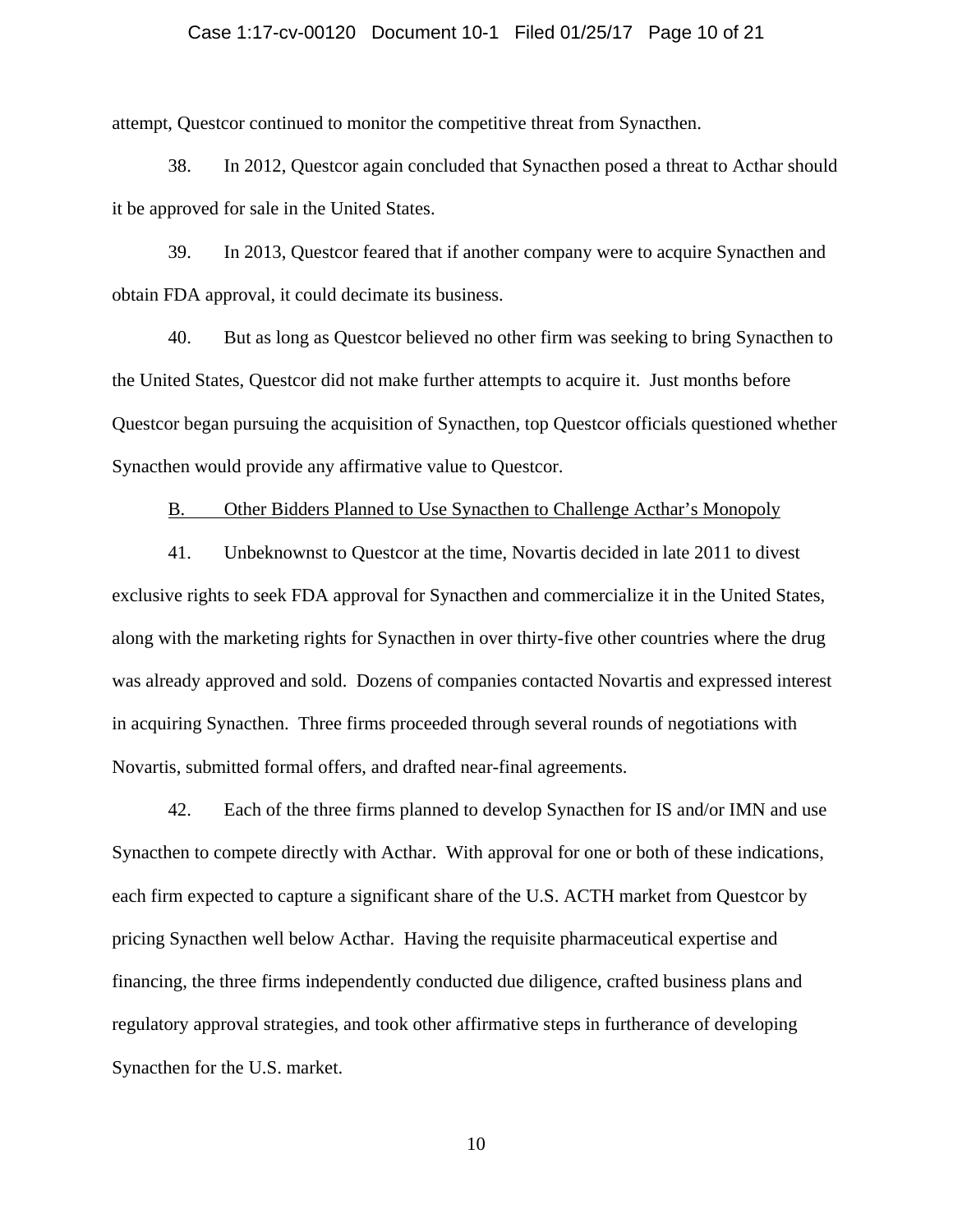#### C. The Value of the Synacthen Assets

43. The Synacthen assets and related rights provide a proven formulation for a longacting, depot-injection drug containing synthetic ACTH. The drug product manufactured using the Synacthen formulation has been safely and effectively used to treat patients suffering from IS and other conditions worldwide for decades. The Synacthen assets would therefore facilitate commercializing a synthetic ACTH therapy in the United States.

44. The asset package sold by Novartis included valuable trade secrets, including technical documentation detailing both the precise formulation for the Synacthen drug product and the manufacturing process.

45. In possession of the Synacthen assets, a buyer would not need to create a synthetic ACTH drug formulation de novo, nor would it need to develop from scratch the manufacturing and testing protocols necessary for production of the drug product.

#### D. Questcor Disrupted the Synacthen Bidding Process

46. In October 2012, Questcor learned that at least one unidentified firm was attempting to acquire Synacthen from Novartis and develop it for the United States. Questcor immediately attempted to reach Novartis and shortly thereafter signed a confidentiality agreement with Novartis and submitted an offer for Synacthen.

47. Novartis negotiated with the three alternative bidders in parallel with Questcor. By the spring of 2013, all three of the alternative bidders had submitted offers for Synacthen, with plans to develop and launch Synacthen in the United States in direct competition with Acthar. At the point where those negotiations left off, each company had exchanged deal terms with Novartis and had submitted a formal offer. The offers by the three alternative bidders were comparable in value and structured similarly, and included an upfront payment, milestone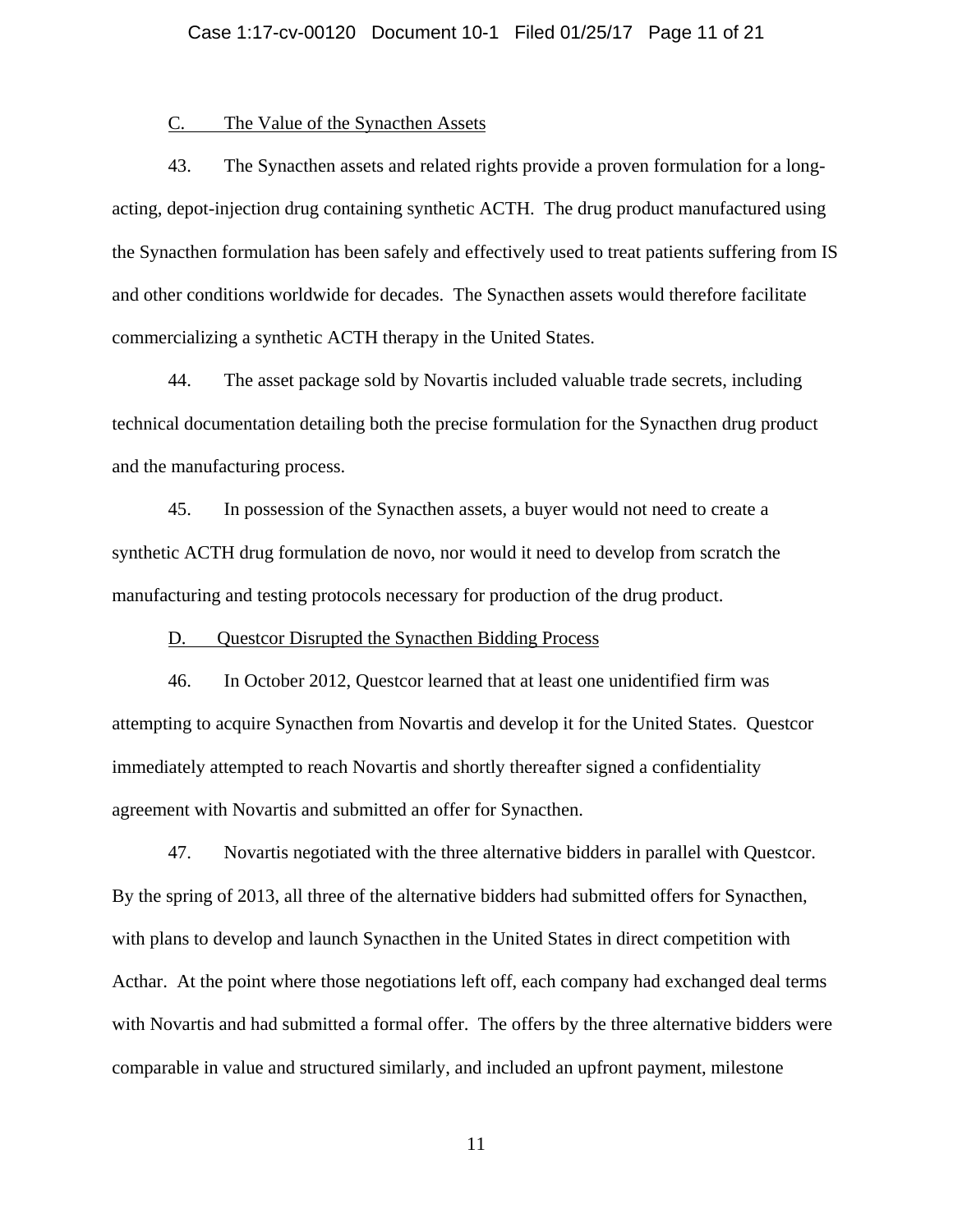#### Case 1:17-cv-00120 Document 10-1 Filed 01/25/17 Page 12 of 21

payments upon FDA approval, and significant royalties on U.S. Synacthen sales.

48. Unlike the three alternative bidders, Questcor had only inchoate plans for Synacthen and conducted limited due diligence when it submitted its initial offer to Novartis.

49. On June 11, 2013, Questcor and Novartis entered into a Licensing Agreement, Asset Purchase Agreement, and Supply Agreement (collectively, "the Agreements"), pursuant to which Questcor gained the exclusive rights to develop, market, and sell Synacthen in the United States and over thirty-five other countries. Under the Agreements, Questcor is obligated to pay a minimum of \$135 million, and likely will pay \$300 million to Novartis for Synacthen.

#### E. Questcor's Acquisition of Synacthen Harmed Competition

50. Questcor's strategy to protect its monopoly position with Acthar was successful. But for Questcor's acquisition of Synacthen, one of the three alternative bidders would have acquired Synacthen and pursued its plan to develop Synacthen for IS and/or IMN to compete directly with Acthar at a lower price. With the acquisition of Synacthen, Questcor thwarted a nascent challenge to its Acthar monopoly and thereby harmed competition.

51. Questcor claimed that it acquired Synacthen to develop it for new, non-Acthar indications, but given the drugs' similarities, any therapeutic indication that Questcor pursues with Synacthen could have been pursued with Acthar.

52. Fourteen months after acquiring Synacthen, Mallinckrodt acquired Questcor for \$5.9 billion. The vast majority of Questcor's value was attributable to Acthar.

### **COUNT I – Monopolization in Violation of the FTC Act**

53. Plaintiff the FTC re-alleges and incorporates by reference all of the allegations in the above paragraphs.

54. Defendants have, and at all relevant times had, monopoly power in the market for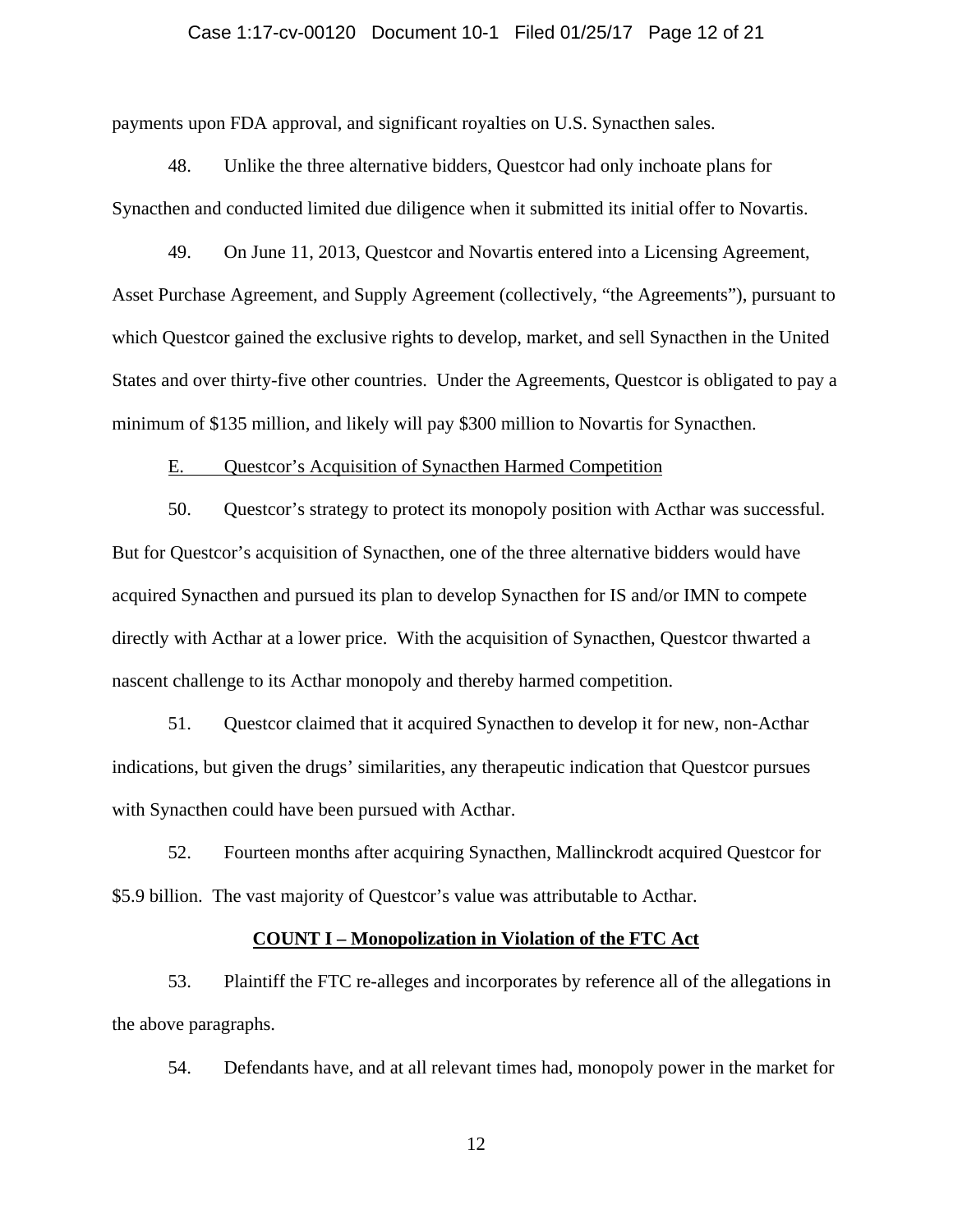#### Case 1:17-cv-00120 Document 10-1 Filed 01/25/17 Page 13 of 21

the sale of ACTH drugs in the United States.

55. Disrupting the bidding process for Synacthen and executing a license to the U.S. rights to Synacthen from Novartis eliminated the nascent competitive threat posed by an independently owned Synacthen and is conduct reasonably capable of contributing significantly to Questcor's maintenance of monopoly power.

56. Defendants' acts and practices are anticompetitive in nature and tendency and constitute unfair methods of competition in violation of Section 5(a) of the FTC Act, 15 U.S.C. § 45(a).

#### **COUNT II – Monopolization in Violation of the Sherman Act**

57. Plaintiff States re-allege and incorporate by reference all of the allegations in the above paragraphs.

58. Defendants have, and at all relevant times had, monopoly power in the market for the sale of ACTH drugs in the United States.

59. Disrupting the bidding process for Synacthen and executing a license to the U.S. rights to Synacthen from Novartis eliminated the nascent competitive threat posed by an independently owned Synacthen and is conduct reasonably capable of contributing significantly to Questcor's maintenance of monopoly power.

60. Defendants' acts and practices constitute monopolization in violation of Section 2 of the Sherman Act, 15 U.S.C. § 2.

### **COUNT III – Supplemental State Law Claims**

61. Plaintiff States re-allege and incorporate by reference all of the allegations in the above paragraphs.

62. The aforementioned practices by Defendants were and are in violation of Alaska's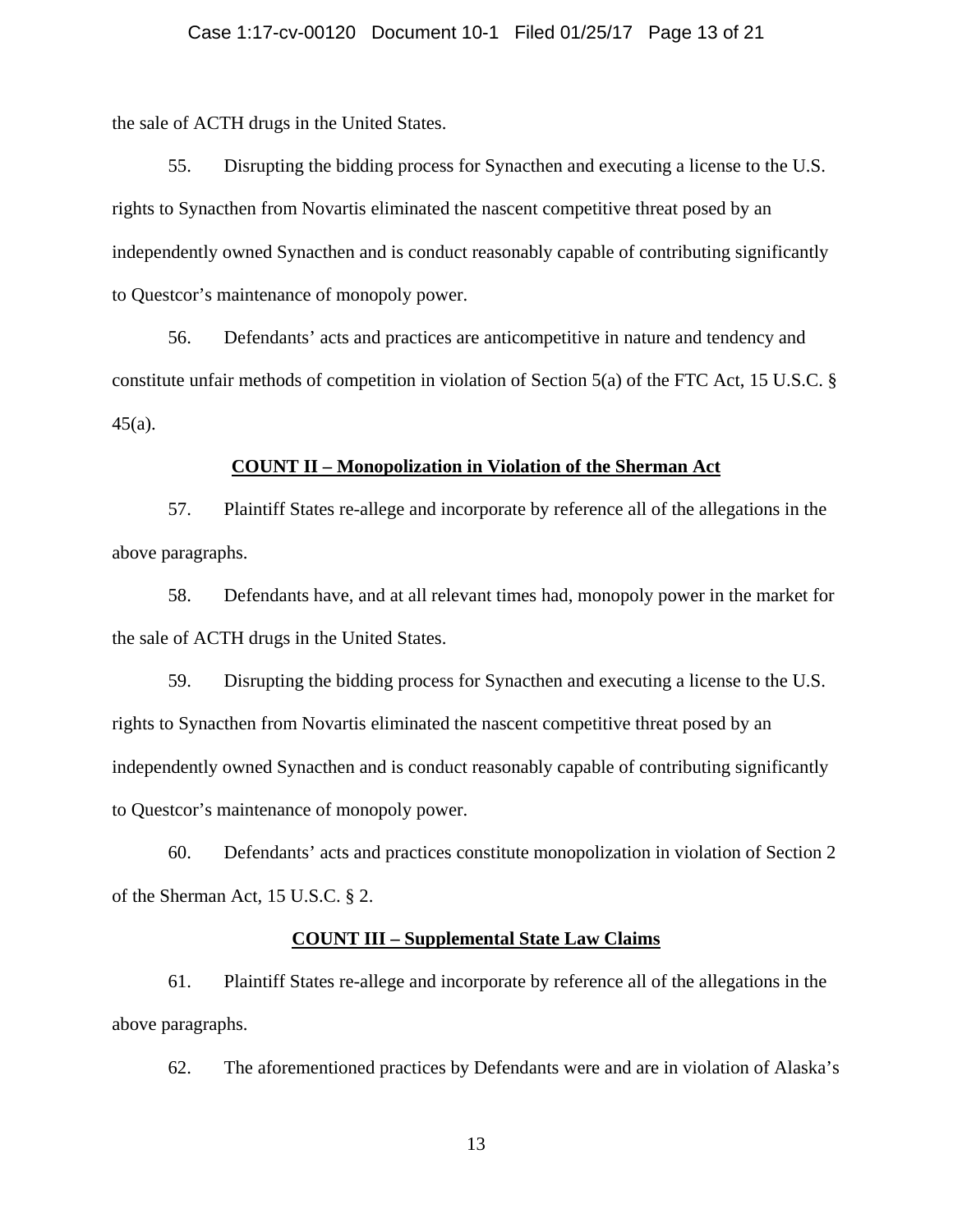# Case 1:17-cv-00120 Document 10-1 Filed 01/25/17 Page 14 of 21

Restraint of Trade Act, Alaska Stat. §§ 45.50.562 et seq., Alaska's Unfair Trade Practices and Consumer Protection Act, Alaska Stat. §§ 45.50.471 et seq., and the common law of Alaska.

63. The aforementioned practices by Defendants were and are in violation of the Maryland Antitrust Act, Md. Code Ann., Com. Law §§ 11-201 et seq.

64. The aforementioned practices by Defendants were and are in violation of New York's antitrust law, the Donnelly Act, New York Gen. Bus. Law §340 et seq., and is proscribed by New York Executive Law 63(12), in that the aforementioned practices constitute illegality and/or illegal acts in the carrying on, conducting, or transacting of business.

65. The aforementioned practices by Defendants were and are in violation of Texas's Free Enterprise and Antitrust Act, Tex. Bus. & Com. Code Ann. §§ 15.01 et seq.

66. The aforementioned practices by Defendants were and are in violation of Washington's Consumer Protection Act, Wash. Rev. Code §§ 19.86 et seq., as proscribed by § 19.86.040, in that the aforementioned practices are unlawful in any part of trade or commerce.

#### **Prayer for Relief**

WHEREFORE, Section 13(b) of the FTC Act, 15 U.S.C. § 53(b), Section 16 of the Clayton Act, 15 U.S.C. § 26, Alaska Stat. §§ 45.50.501 and 45.50.580, Md. Code Ann. Com. Law § 11-209, New York Gen. Bus. Law § 340 et seq., New York Executive Law 63(12), Tex. Bus. & Com. Code Ann. § 15.20, and Wash. Rev. Code § 19.86.080 empower this Court to issue a permanent injunction against violations of the FTC Act and, in the exercise of its equitable jurisdiction, to order ancillary equitable relief to remedy the injury caused by Defendants' violations; therefore, Plaintiffs request that this Court enter final judgment against Defendants Mallinckrodt and Questcor:

1. Adjudging that Defendants' conduct constitutes monopolization in violation of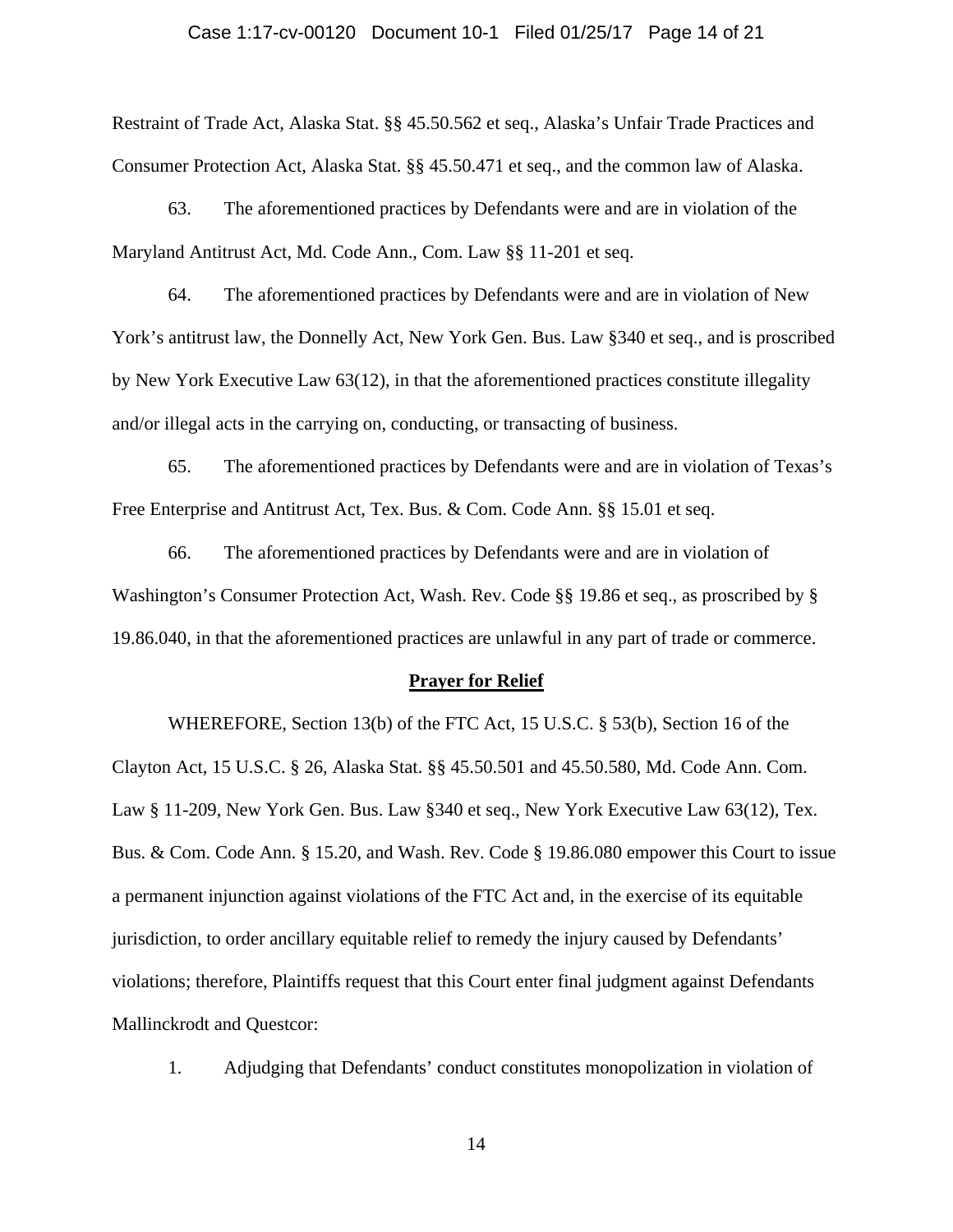Section 5(a) of the FTC Act, 15 U.S.C.  $\S$  45(a),

2. Adjudging that Defendants' conduct constitutes monopolization in violation of Section 2 of the Sherman Act, 15 U.S.C. § 2;

3. Adjudging that Defendants have committed violations of each of the state laws enumerated in Count III;

4. Ordering that Defendants are permanently enjoined from engaging in similar and related conduct in the future;

5. Ordering divestiture and any further actions needed to restore competition lost due to the Defendants' violations;

6. Granting such other equitable relief as the Court finds necessary, including equitable monetary relief, to redress and prevent recurrence of Defendants' violations of Section 5(a) of the FTC Act, Section 2 of the Sherman Act, and the state laws enumerated in Count III, as alleged herein;

7. Ordering Defendants to pay civil penalties pursuant to Alaska Stat. §§ 45.50.551(b) and 45.50.578(b)(2), Md. Code Ann., Com. Law § 11-209(a)(4), New York Gen. Bus. Law §342-a, Tex. Bus. & Com. Code Ann. §15.20(a), and Rev. Code of Wash. Ann. § 19.86.140; and

8. Awarding the Plaintiff States the costs of this action, including reasonable attorneys' fees and costs, as provided for in the Clayton Act and applicable state law.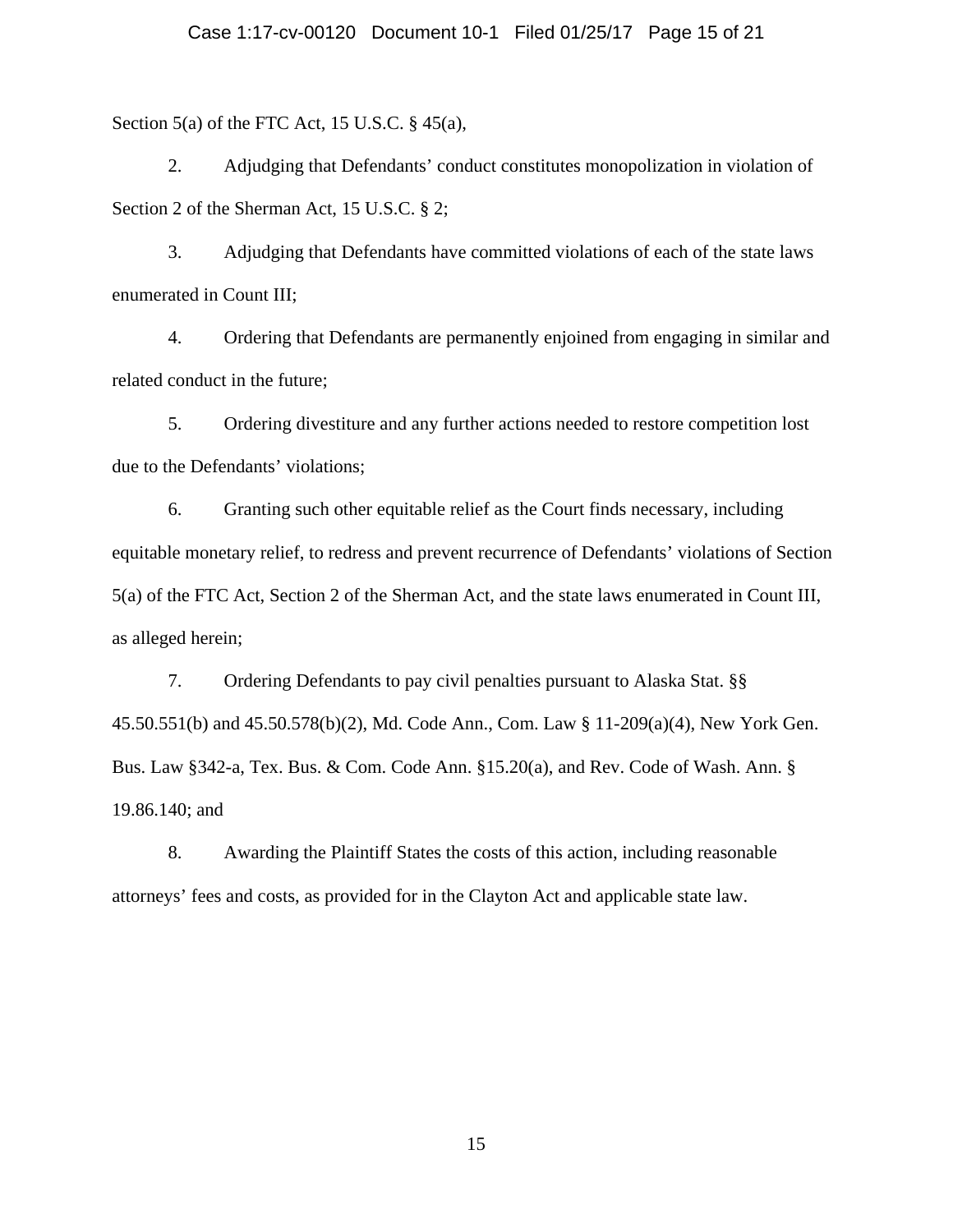$\overline{\mathcal{E}}$ 

Dated: January 18, 2017 Respectfully Submitted,

MICHAEL R. MOISEYEV (D.C. Bar No. 431722) DANIEL K. ZACH (N.Y. Bar No. 4332698) DAVID J. GONEN<sup>(D.C. Bar No. 500094)</sup> DYLAN G. BROWN (D.C. Bar No. 984628) JAMIE E. FRANCE (D.C. Bar No. 1010887) STEPHEN W. RODGER (D.C. Bar No. 485518) JASMINE Y. ROSNER (D.C. Bar No. 989416) JAMES E. SOUTHWORTH (Pa. Bar No. 77497) Attorneys for Plaintiff Federal Trade Commission 600 Pennsylvania Avenue, N.W. Washington, D.C. 20580 Tel: (202) 326-3106 email: mmoiseyev@ftc.gov

DEBORAH L. FEINSTEIN (D.C. Bar No. 442470) **Director** Bureau of Competition Federal Trade Commission

MARKUS H. MEIER (D.C. Bar No. 459715) Acting Deputy Director Bureau of Competition Federal Trade Commission

CHARLES A. LOUGHLIN (D.C. Bar No. 448219) Chief Trial Counsel Bureau of Competition Federal Trade Commission

DAVID C. SHONKA (D.C. Bar No. 224576) Acting General Counsel Federal Trade Commission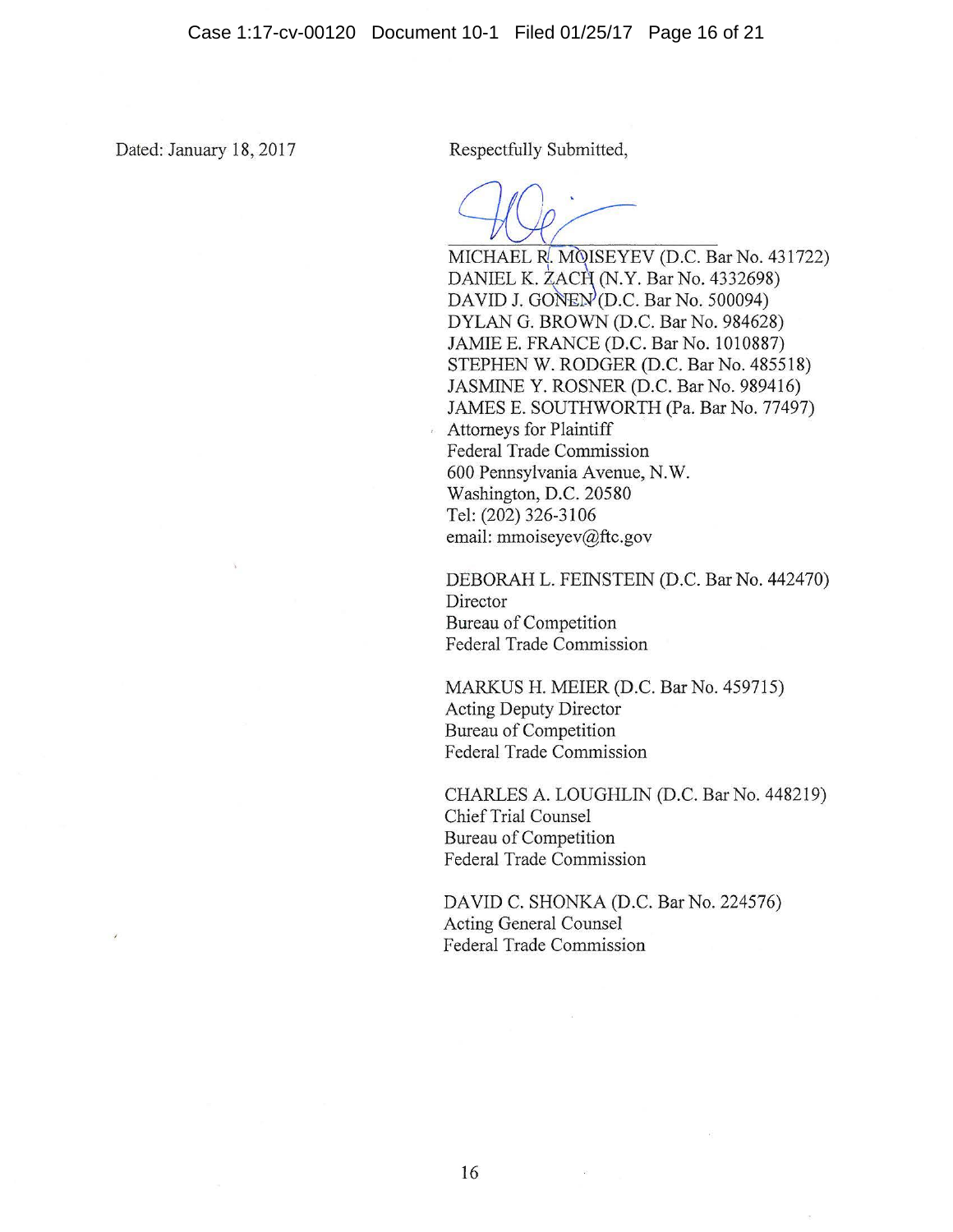Case 1:17-cv-00120 Document 10-1 Filed 01/25/17 Page 17 of 21

The State of Alaska Attorney General JAHNA LINDEMUTH

BY: CLYDE E. SNIFFEN Jr.

Chief Assistant Attorney General Alaska Department of Law 1031 West 4th Ave. #200 Anchorage, AK 99501 Tel: (907) 269-5100 Fax: (907) 375-8282 Email: Ed.sniffen@alaska.gov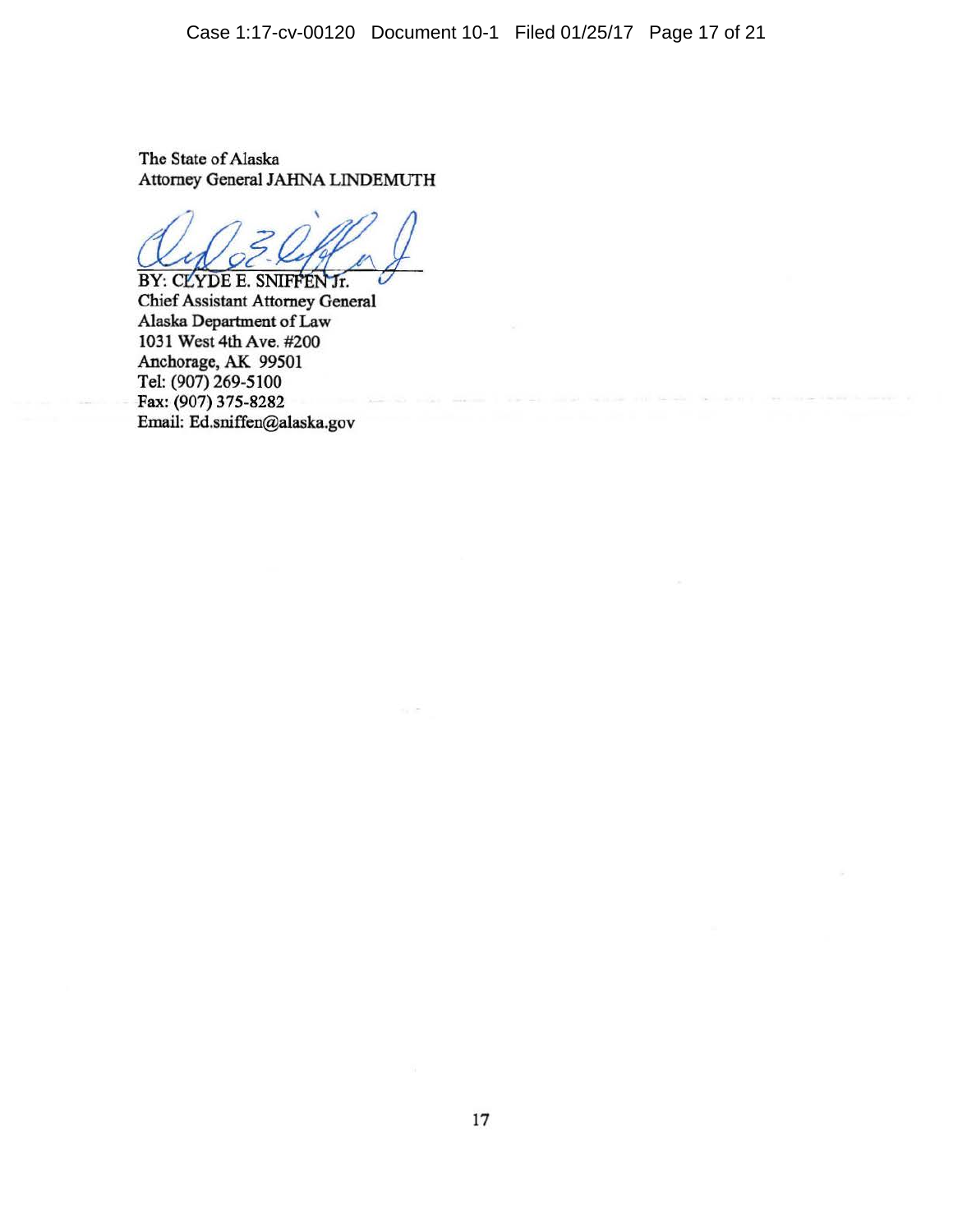Case 1:17-cv-00120 Document 10-1 Filed 01/25/17 Page 18 of 21

The State of Maryland · Attorney General BRIAN E. FROSH

Clem & Cooper

Assistant Attorney General Chief, Antitrust Division Office of the Attorney General, State of Maryland 200 St. Paul Place, 19th Floor Baltimore, MD 21202 Tel: (410) 576-6470 Fax: (410) 576-7830 Email: ecooper@oag.state.md.us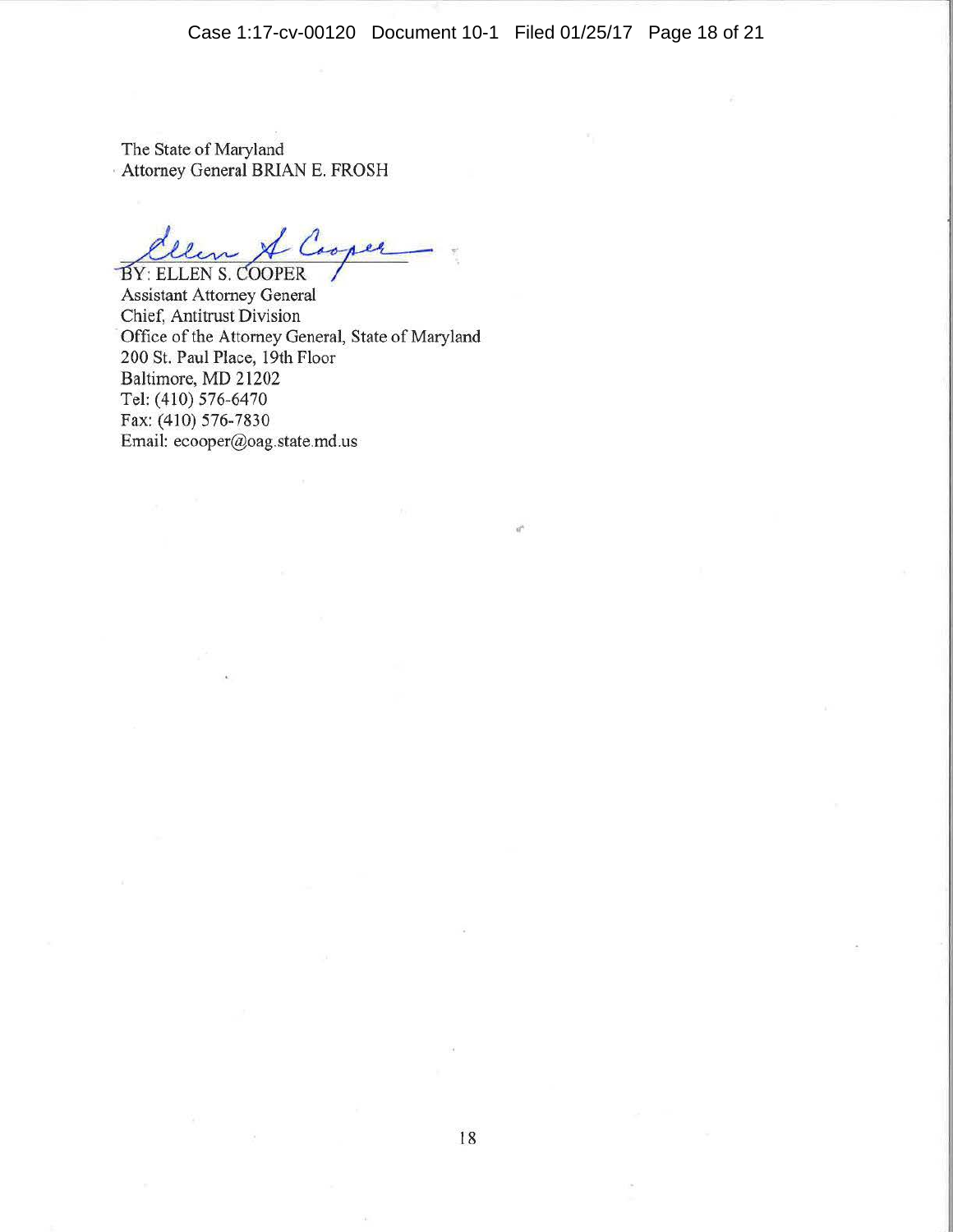The State of New York Attorney General ERIC T. SCHNEIDERMAN

BY: BEAU BUFFLER

Chief, Antitrust Bureau ELINOR R. HOFFMANN Deputy Chief, Antitrust Bureau SAAMI ZAIN Assistant Attorney General MANISHA M. SHETH Executive Deputy Attorney General for Economic Justice 120 Broadway, 26th Floor New York, NY 10271-0332 Tel: (212) 416-8267 Fax: (212) 416-6015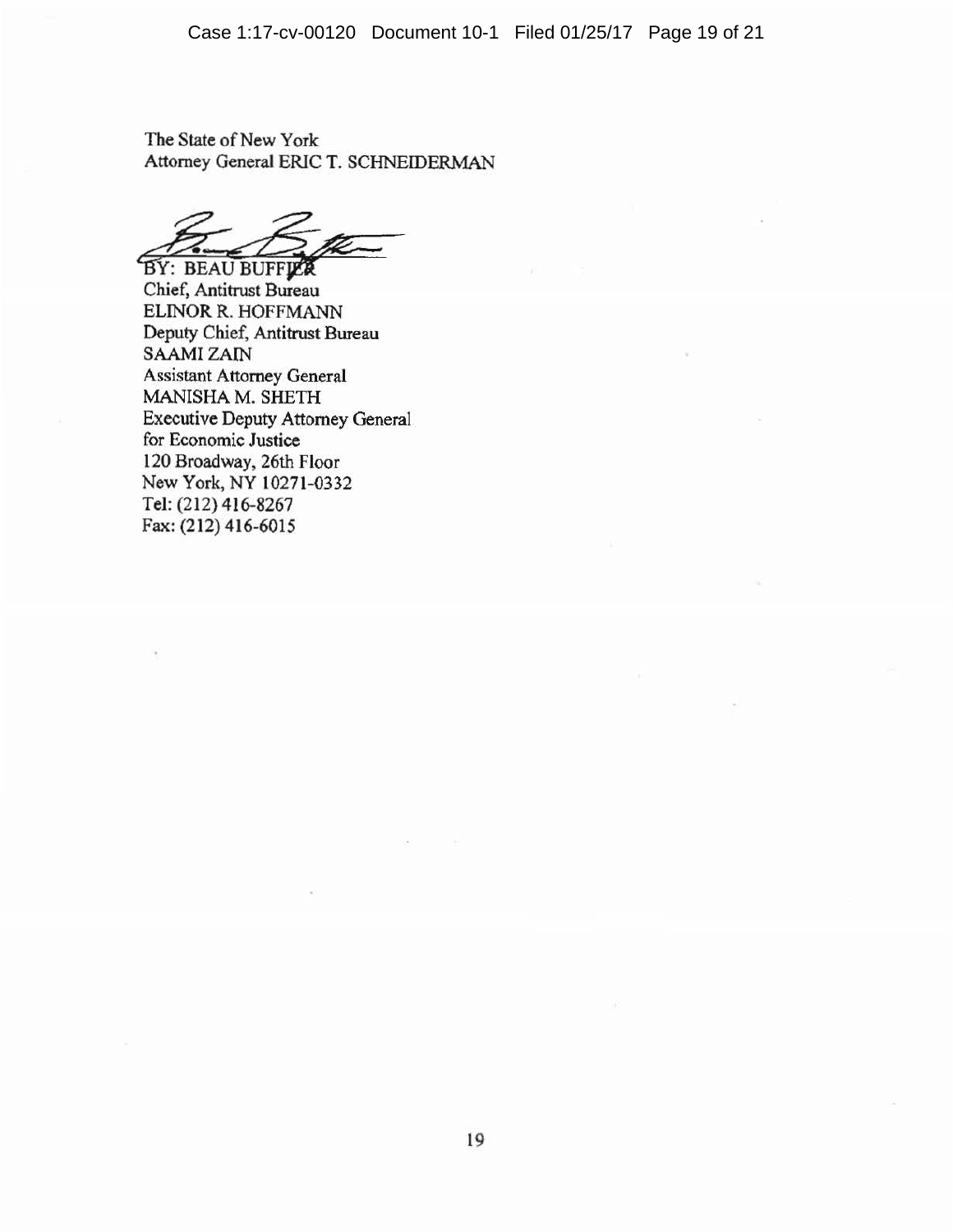The State of Texas Attorney General KEN PAXTON First Assistant Attorney GENERAL JEFFREY C. MATEER Deputy Attorney General for Civil Litigation JAMES E. DAVIS Chief, Consumer Protection Division, DA YID A. TALBOT Chief, Antitrust Section KIM VAN WINKLE

BY: WILLIAM J. SHIEBER DAVID M. ASHTON Assistant Attorneys General The State of Texas Office of the Attorney General of Texas 300 W. 15th Street, 7th Floor Austin, Texas 7870 I Tel: (512) 463-17 10 Fax: (512) 320-0975 Email: william.shieber@oag.texas.gov Email: david.ashton@oag.texas.gov